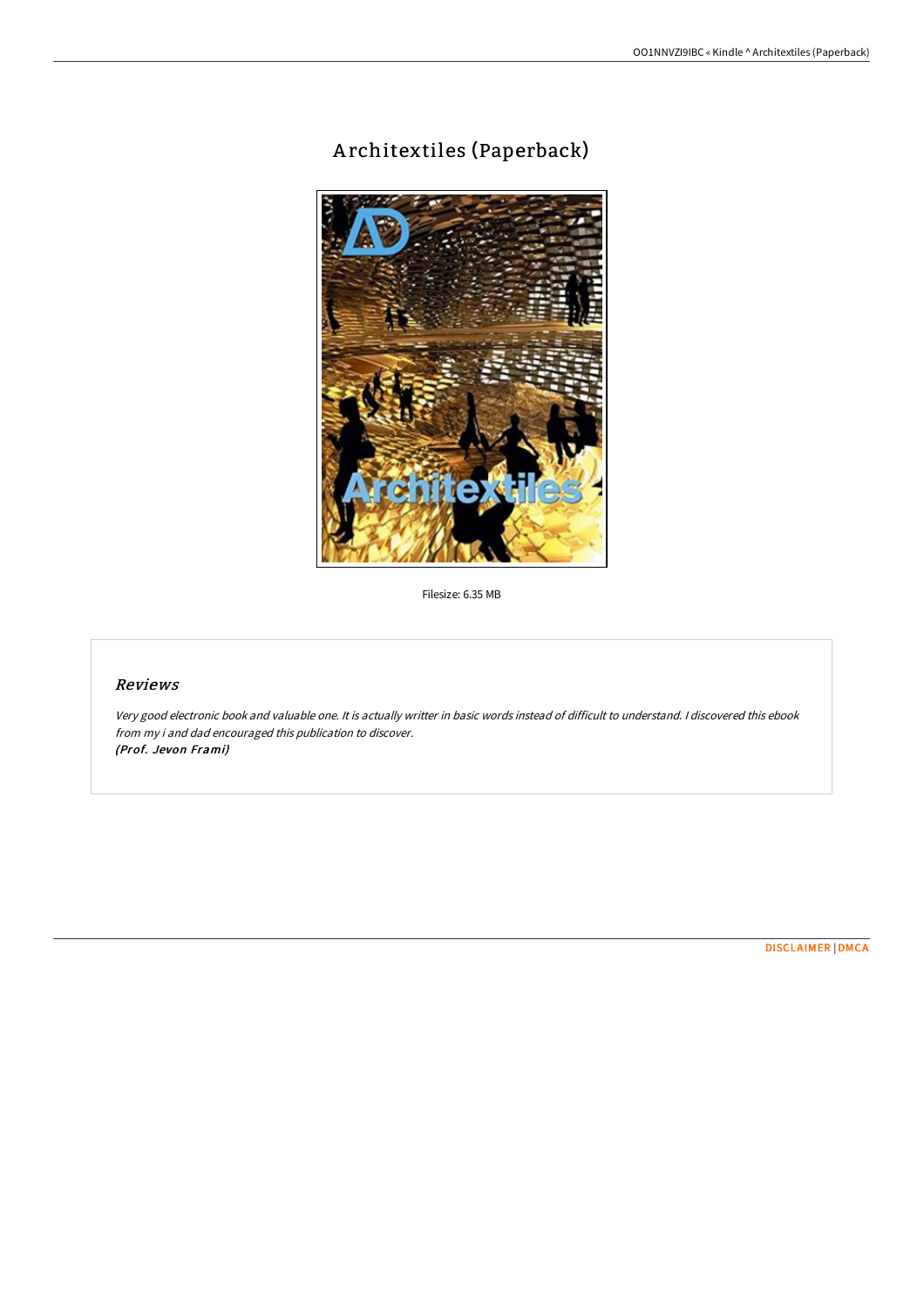## ARCHITEXTILES (PAPERBACK)



**DOWNLOAD PDF** 

John Wiley and Sons Ltd, United Kingdom, 2007. Paperback. Condition: New. 1. Auflage. Language: English . Brand New Book. Focusing on the intersections between textiles and architectural design, this title communicates the full range of possibilities for a multidisciplinary design hybrid. It examines the generative concepts, forms, patterns, materials, processes, technologies and practices that are driving this cross-fertilisation in contemporary urban and architectural design. Architextiles represent a transition stage in the reorientation of spatial design towards a more networked, dynamic, interactive, communicative and multifunctional state. The paradigms of fashion and textile design, with their unique, accelerated aesthetics and ability to embody a burgeoning, composite and complex range of properties such as lightness, flow, flexibility, surface, complexity and movement have a natural affinity with architecture s shifts towards a more liquid state. The preoccupation with textiles in architecture challenges traditional perceptions and practices in interior, architectural, urban, textile and fashion design. Interweaving new designs and speculative projects for the future, Architextiles, brings together architects, designers, engineers, technologists, theorists and materials researchers to unravel these new methodologies of fabricating space. Contributors include: Dominique Perrault (DPA) Lars Spuybroek (NOX and University of Atlanta) Will Alsop (RCA and SMC Alsop) Nigel Coates (RCA and Branson Coates Architecture) Matilda McQuaid (Cooper Hewitt Museum) Ron Arad (RCA and Ron Arad Associates) Tristan Simmonds, Daniel Bosia and Martin Self (Arup Advanced Geometry Unit) David Wakefield (Tensys) Dagmar Richter (UCLA) Peter Testa and Devyn Weiser (Columbia University and Testa Architecture) Tom Verebes, Yosuke Obuchi and Theodore Spyropoulos (AA-DRL) Robert Kronenburg (University of Liverpool) Anne Toomey (RCA) Bradley Quinn Marie O Mahoney Mark Garcia (RCA).

R Read Architextiles [\(Paperback\)](http://bookera.tech/architextiles-paperback.html) Online D Download PDF Architextiles [\(Paperback\)](http://bookera.tech/architextiles-paperback.html)